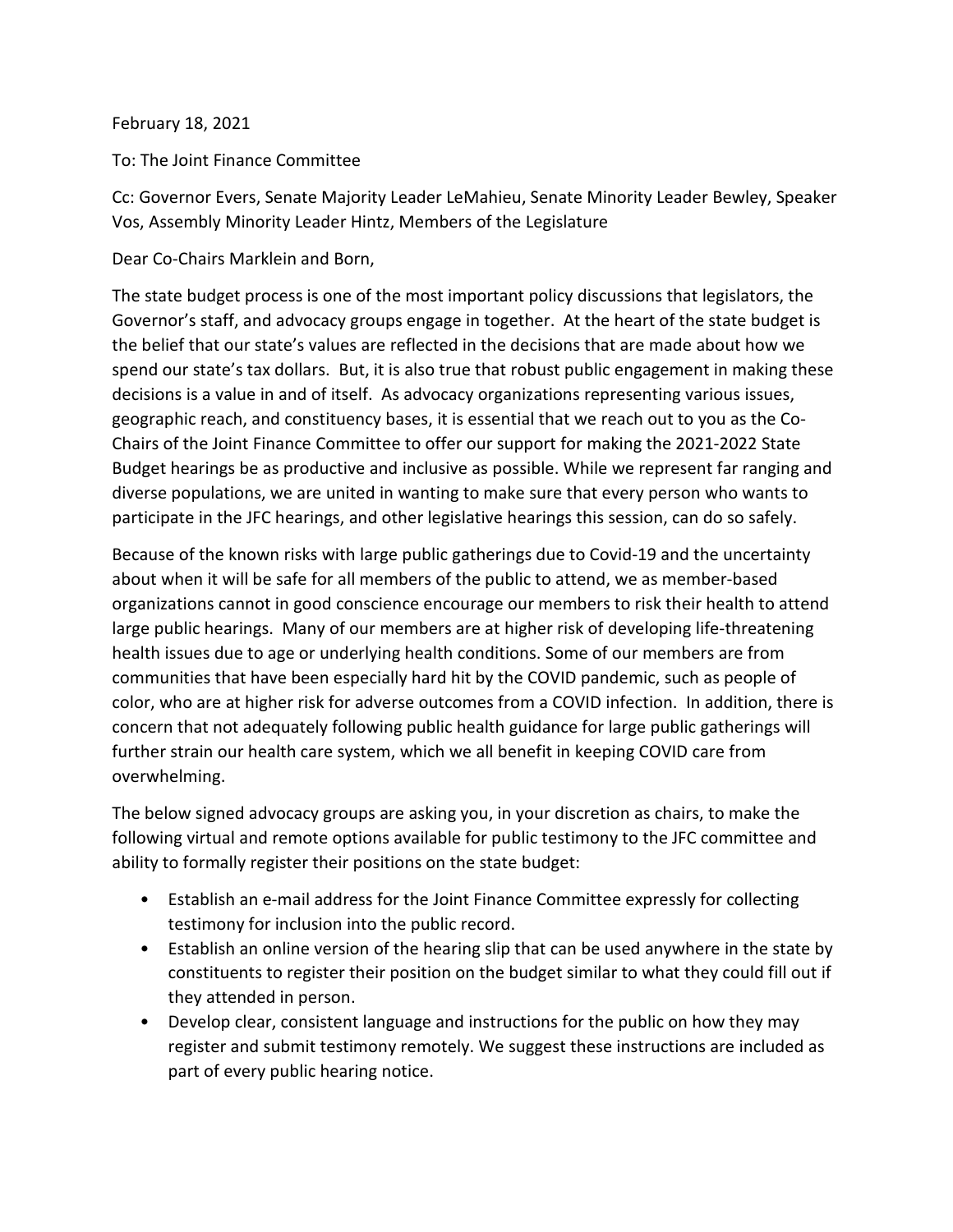- Allow use of virtual platforms for remote testimony. Many platforms allow registration in advance and uploading of files which may be useful features for legislative committees. State agencies have used these platforms for gathering public input and comment during the pandemic.
- Consider providing a limited (by registration) call-in option for individuals to provide remote testimony if they do not have access to the internet, do not have a computer or have poor broadband.
- Ensure there are clear guidelines and notices posted online and in other places to help people understand all testimony options.
- Coordinate with state expertise (such as the Department of Health Services media team) to maximize accessibility for constituents with sensory disabilities on virtual platforms.
- Partner with Wisconsin Eye to provide captioning and ASL interpreters for hearing impaired individuals for all public hearings using this service.

The below signed groups and our members wish to support a state budget process that welcomes the voices and experience of all people in Wisconsin during this critical time. We believe these suggestions will help you and other members of the committee run a state budget hearing process that we can all be proud of together.

Sincerely,

1000 Friends of Wisconsin 350 Madison A Better Wisconsin Together AARP Wisconsin ACLU of Wisconsin African American Roundtable, Inc. AFSCME Council 32 All Voting Is Local Alliance for the Great Lakes Autism Society of Greater Wisconsin Autism Society of South Central Wisconsin Autism Society of Southeastern Wisconsin Black Leaders Organizing for Communities (BLOC) Black Lives Matter to Wisconsin Unitarian Universalists Blue Sky Waukesha Central Wisconsin ADAPT Chippewa Valley Transit Alliance, Inc. Citizen Action of Wisconsin Citizen Advocates for Public Education Clean Wisconsin Coalition For Justice Common Cause Wisconsin Consumer Direct Care Network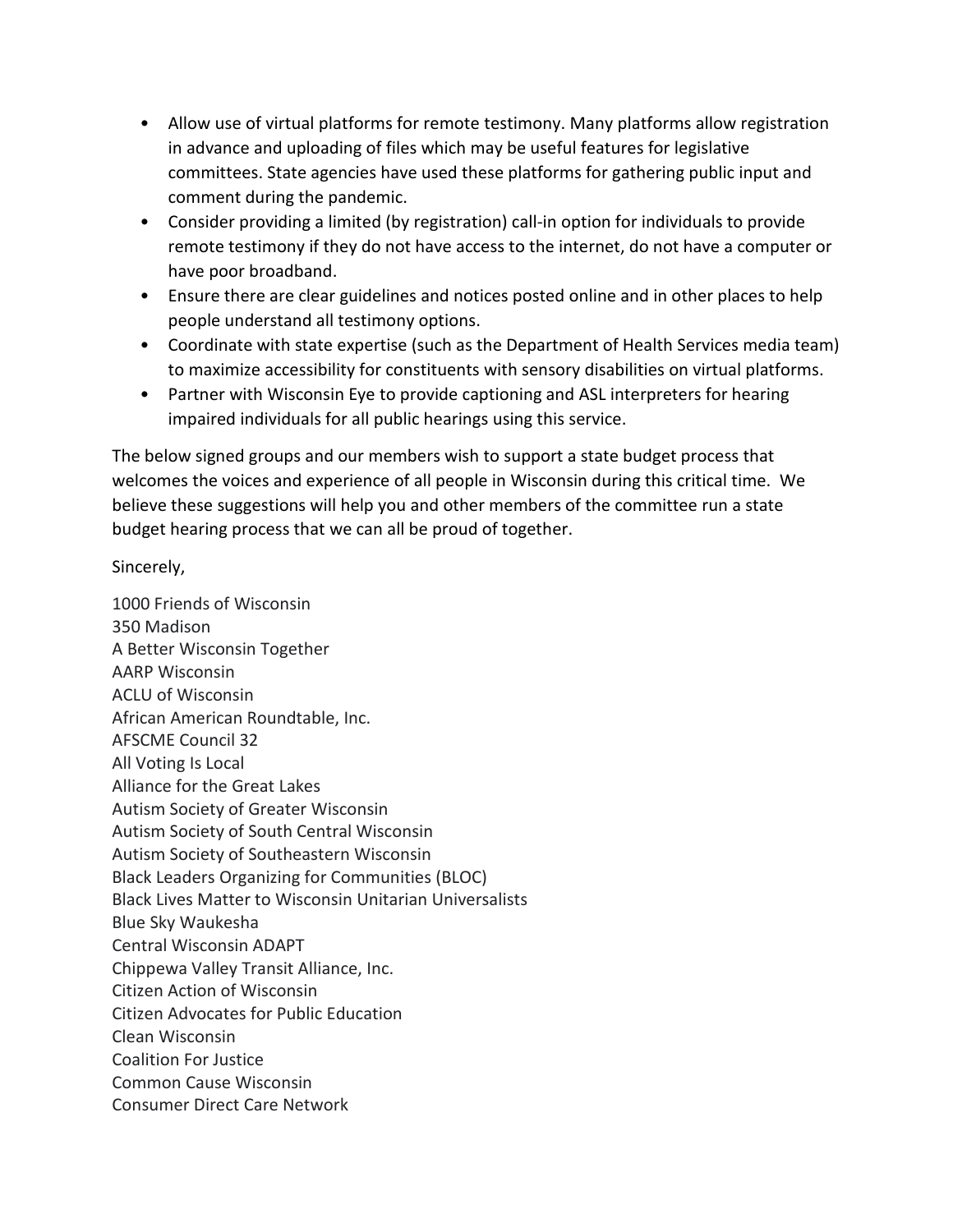Crawford Stewardship Project Disability Rights Wisconsin Dominican Sisters of Sinsinawa End Domestic Abuse Wisconsin Esther Ex-Incarcerated People Organizing (EXPO) Fair Wisconsin First Baptist Church of Madison For Our Future Wisconsin Harambee Village Doulas Interfaith Earth Network Kids Forward League of Women Voters of Wisconsin LOV Inc, Living Our Visions Inclusively Lutheran Office for Public Policy in Wisconsin Madtown Mommas and Disability Advocates Main Street Alliance Metcalfe Park Community Bridges, Inc. Midwest Environmental Advocates Milwaukee Branch NAACP Milwaukee County Human Rights Commission Milwaukee Inner-city Congregations Allied for Hope (MICAH) Milwaukee Mental Health Task Force Milwaukee Riverkeeper Milwaukee Turners Milwaukee Zen Center Monona UMC NAACP Milwaukee Branch NASW WI Northern Wisconsin NORML People First Wisconsin People of Progression Planned Parenthood Advocates of Wisconsin Progress North Protect Our Care Wisconsin RENEW Wisconsin Rid Racism Milwaukee River Alliance of Wisconsin Schools and Communities United Sierra Club Wisconsin Souled Out Ministries INC SOULS Souls To The Polls Southeastern Wisconsin ADAPT